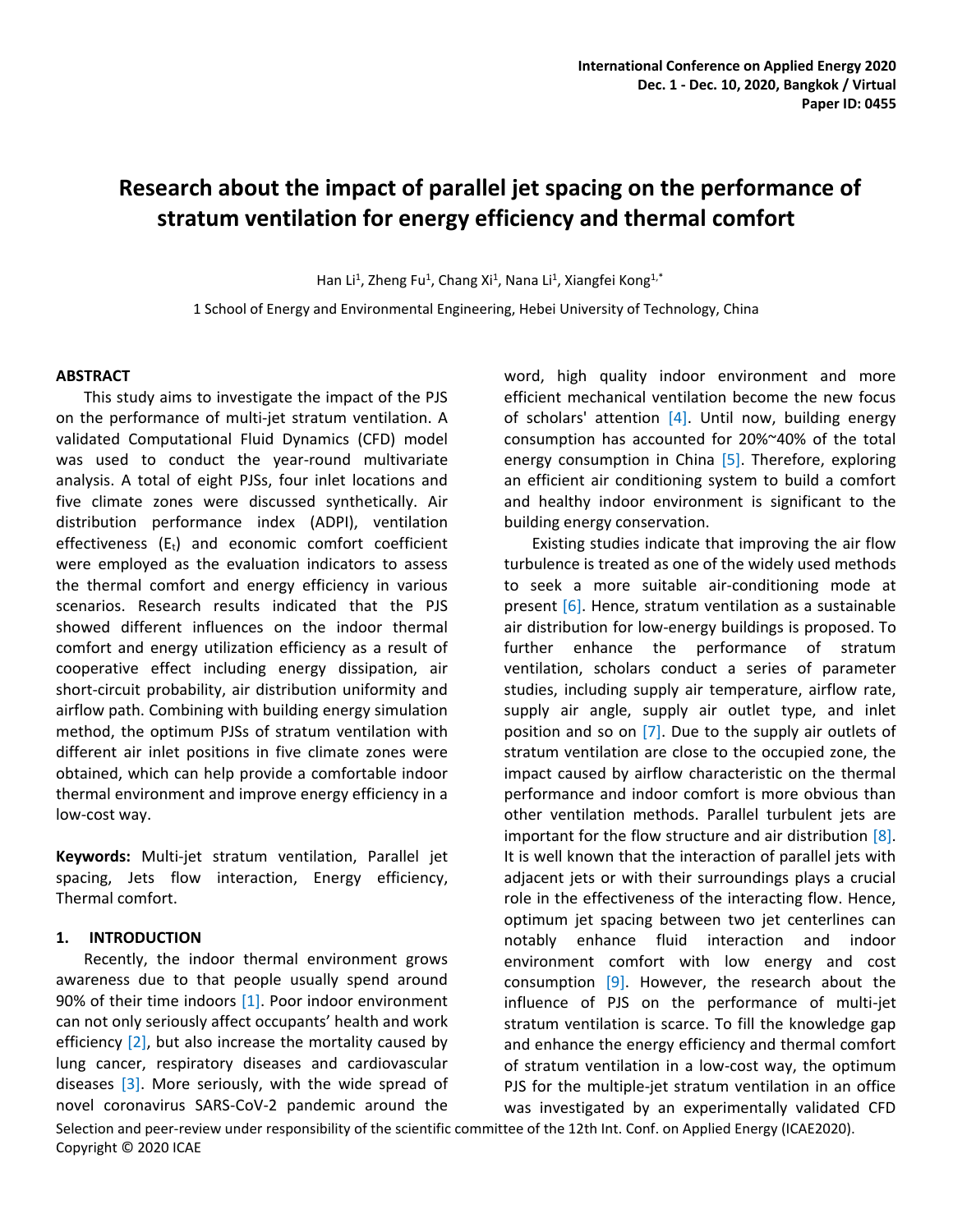model in this study. The data and conclusions obtained from this study can supplement the theoretical basis for the applications of stratum ventilation, thus to realize the improvement of thermal performance and indoor comfort in a low-cost way.

## **2. METHODOLOGY**

The methods used in this study were summarized in Fig. 1. The corresponding steps were to:

(a) CFD simulation (Fig.2) was first introduced to carry out univariate and multivariate collaborative research, which can obtain the effect of various PJSs on ADPI and  $E_t$  under different inlet positions.

(b) Building energy simulation (Fig.3) was secondly used to calculate the building load weight coefficient (*λ*) of an office located in different climate zones, which was subsequently employed to derive the year-round ventilation correction factor (*β*) based on economic comfort coefficient. Due to that heating is not required in hot summer and warm winter climate zone (HSWW), only severe cold A/B climate zone (SC-A/B), severe cold C climate zone (SC-C), cold A/B climate zone (C-A/B) and hot summer and cold winter climate zone (HSCW) participated in the energy consumption calculation in this section.

(c) Finally, the curve of the year-round ventilation correction factor changing with PJSs can be formed based on CFD simulation and building energy simulation. By smoothing spline fitting, the minimum value of the curve can be obtained. The optimum PJSs for stratum ventilation applied in different climate zones were recommended by considering the energy saving and indoor thermal comfort simultaneously.

Each of these steps was explained in the following sections.



Fig. 1. Summary of the modeling approach. (SC-A/B: severe cold A/B climate zone; SC-C: severe cold C climate zone; C-A/B: cold A/B climate zone; HSCW: hot summer and cold winter climate zone)



Fig. 3. The locations of the selected cities and the 3D model.

# *3. RESULTS*

## *3.1 Impact analysis of PJS on ADPI*

For heating condition, only considering the air distribution rationality and indoor comfort, the optimum PJS for SA-0.5, OP-0.5, OP-1.2 and CE is 0.75m, 0.54m, 0.76m and 0.78m, respectively. Meanwhile, the derivative curve indicates that the ADPI changes dramatically at certain PJSs. In the actual design, the following PJSs should be avoided. For SA-0.5, the sensitive PJSs are 0.6m, 0.84m, and 1.39m; for OP-0.5, the sensitive PJSs are 0.5m, 0.6m, and 0.71m; for OP-1.2, the sensitive PJSs are 0.6m, 0.84m, and 1.39m; for CE, the sensitive PJSs are 0.5m, 0.7m, and 0.91m.

For cooling condition, the optimum PJS for SA-0.5 and CE is both 2.0m, while that for OP-0.5 and OP-1.2 is 1.52m and 1.4m, respectively. Meanwhile, the maximum and minimum of ventilation effectiveness only differ 5.5%, 5.1% and 3.1% under OP-0.5, OP-1.2 and CE, respectively. It indicates that PJS has little effect on the ventilation effectiveness under heating mode with air inlet positions being OP-0.5, OP-1.2 and CE. Inversely, the ventilation effectiveness can be enhanced from 0.80 to 0.96 (a total improvement of 20.7 %) with the PJS increasing from 0.5m to 2.0m under SA-0.5 due to the short circuit of airflow.

## *3.2 Impact analysis of PJS on ventilation effectiveness*

For heating condition, the optimum PJS for SA-0.5 and CE is both 2.0m, while that for OP-0.5 and OP-1.2 is 1.52m and 1.4m, respectively. Meanwhile, the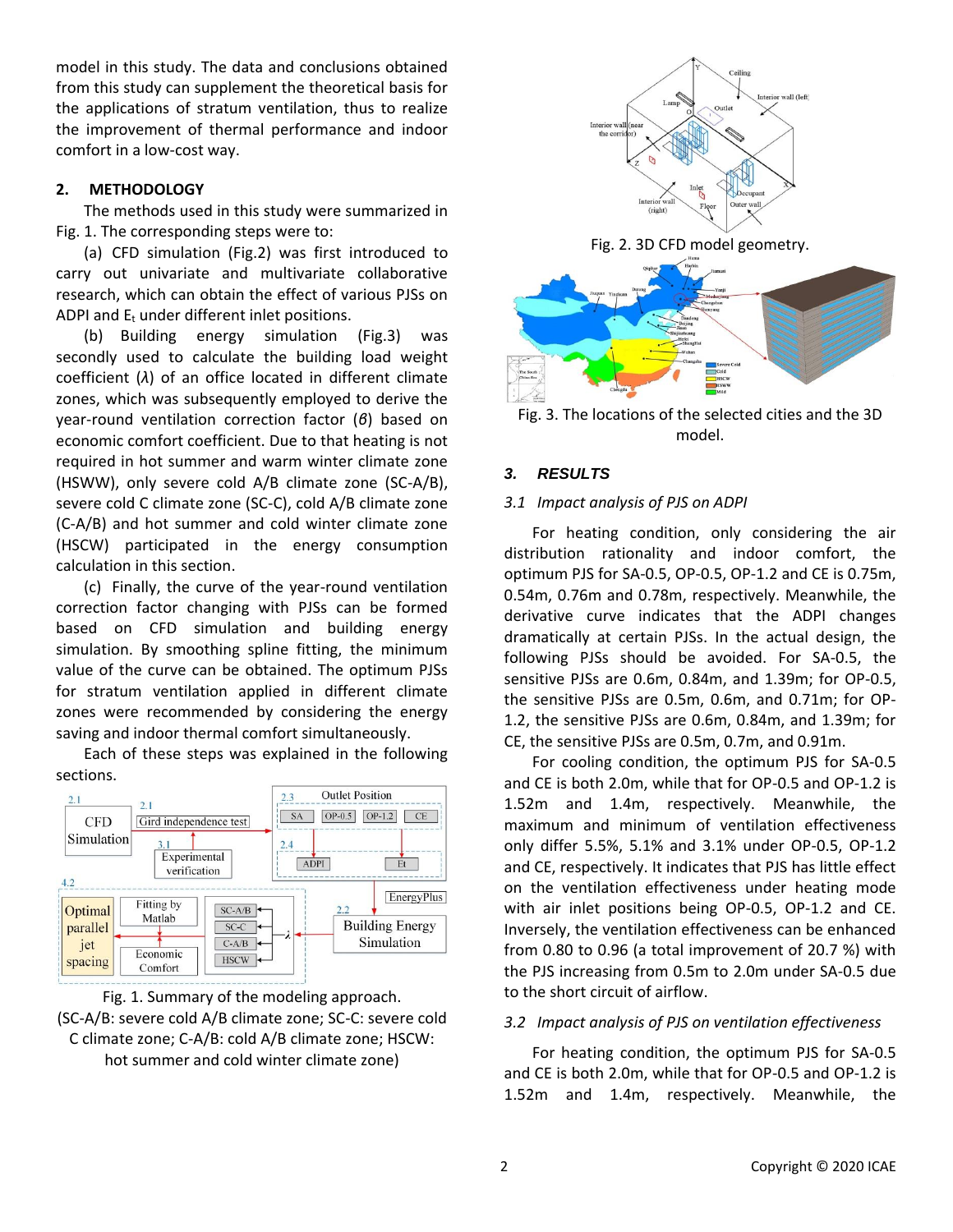maximum and minimum of ventilation effectiveness only differ 5.5%, 5.1% and 3.1% under OP-0.5, OP-1.2 and CE, respectively. It indicates that PJS has little effect on the ventilation effectiveness under heating mode with air inlet positions being OP-0.5, OP-1.2 and CE. Inversely, the ventilation effectiveness can be enhanced from 0.80 to 0.96 (a total improvement of 20.7 %) with the PJS increasing from 0.5m to 2.0m under SA-0.5 due to the short circuit of airflow.

For cooling condition, the optimum PJS for SA-0.5, OP-0.5, OP-1.2 and CE is 2.0m, 1.33m, 1.50m and 2.0m under cooling condition. Similar to the results under heating condition, no significant differences can be found in ventilation efficiency when PJSs are changing from 0.5m to 2.0m under OP-0.5, OP-1.2 and CE. Under SA-0.5, the ventilation efficiency with PJS being 0.5m is the lowest (0.797) while reaches 0.927 with PJS being 2.0m, enhanced by 16.4 % due to the "airflow short circuit".

#### **4. DISCUSSIONS**

#### *4.1 Sensitivity analysis*

As shown in Fig. 4, it can be concluded that: a) the impact of PJS on the ventilation efficiency is less than that on the ADPI; b) the impact of PJS on the ventilation efficiency is largest with the air inlet position being SA-0.5, and least with the air inlet position being CE under both heating and cooling conditions; c) but there is an obvious difference existing in the impact of PJS on the indoor comfort between heating and cooling conditions. Under heating condition, the effect is largest when the air inlet position is CE. While the effect shows largest with the air inlet position being SA-0.5 under cooling condition.



Fig. 4. Comparison of the sensitivity coefficient

#### *4.2 Optimum PJS for multiple-jet stratum ventilation*

Economic comfort coefficient is proposed to balance the indoor comfort and energy conservation of stratum ventilation in this study. For the same research building, ventilation correction factor β only depends on the performance of the served ventilation method. A low β demonstrates that less energy is consumed to realize the thermal comfort for one person under the studied ventilation. Taking the ventilation correction factor β as the optimization objective, the optimum PJSs of four air inlet positions under heating and cooling conditions were obtained. As shown in Fig. 5, the optimum PJSs of SA-0.5, OP-0.5, OP-1.2 and CE under heating condition are 1.28m, 1.38m, 1.41m and 1.46m, while those under cooling condition are all 2.0m.



Fig. 5. Optimum PJS for multiple-jet stratum ventilation

Based on the building load weight coefficients, the optimum PJSs for offices with different air inlet positions located in five climate zones can be obtained by nonlinear fitting technique. The results can be used to guide the practical design and application of the multiple-jet stratum ventilation, which is provided in